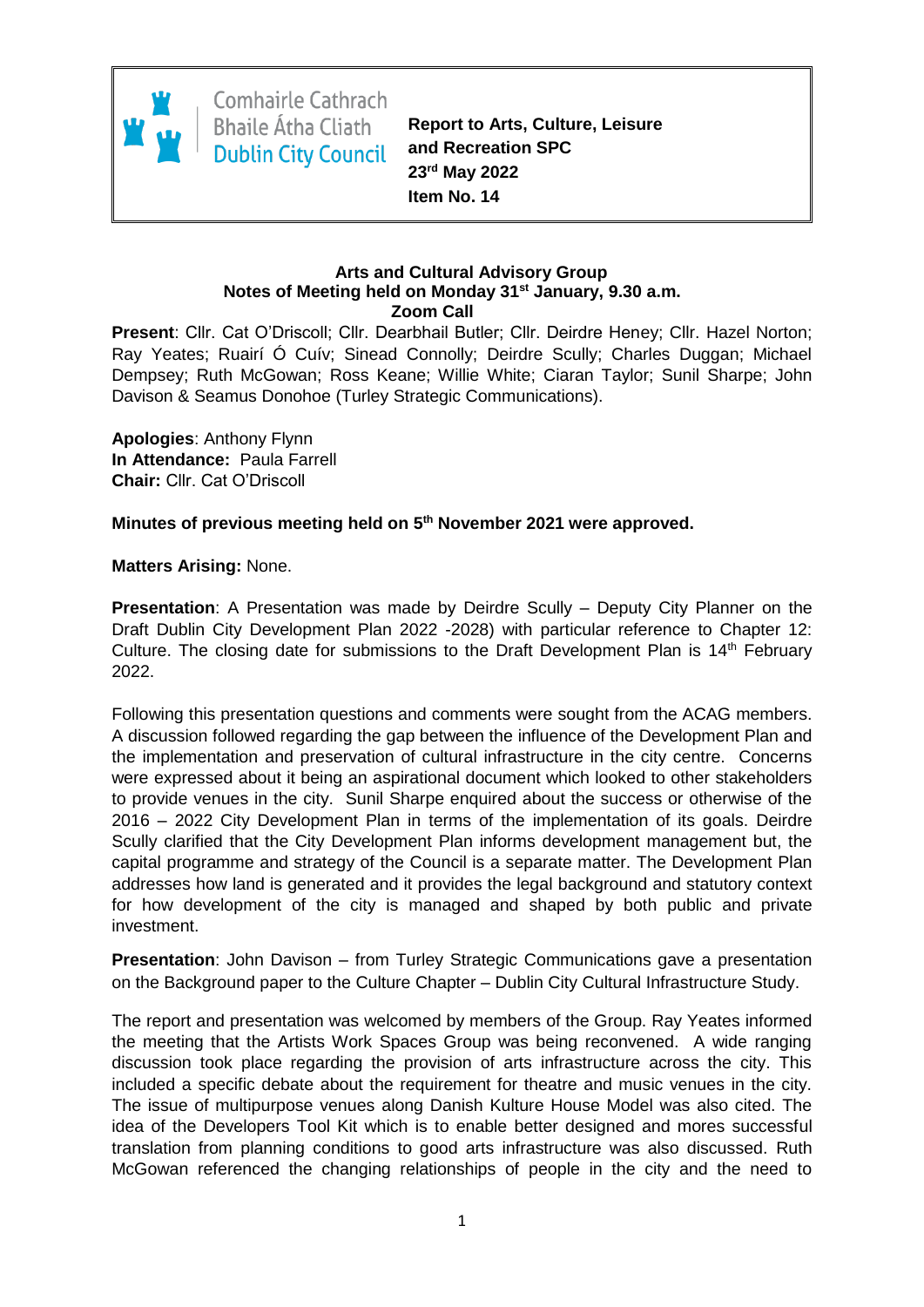reimaging it as a destination place and asked if the use of Pop Up spaces and temporary venues could be accelerated to accommodate this prospect. Willie White enquired if it would be possible for the members of the ACAG representing cultural sectors to communicate directly with City Council executives in the form of a CEO Forum about the new City Arts Plan, the Council's arts infrastructure policy. Sunil Sharpe sked why Night Clubs were not referred to in the Development Plan and reiterated the need for a variety of spaces to made be available to accommodate the Night Time Economy.

### **Motion by Sunil Sharpe**

*For this SPC to establish clear definitions for a cultural space, with the agreement of relevant government departments and stakeholders, in liaison with council management and planners. By identifying what a cultural space is, this will lead to a specific inclusion in the City Development Plan, protecting existing buildings of merit and enabling the creation of more cultural spaces in the new built environment. To be completed in advance of our first SPC meeting in 2022."*

Cllr Cat. O'Driscoll enquired if the definition of cultural infrastructure as outlined in the Draft Plan was acceptable to the ACAG members. It was agreed that definition of use of space can be looked at in further meetings where the idea of 'soft' infrastructure and protecting the use of buildings will be discussed.

Cllr. O' Driscoll noted receipt of the ACAG Reports by all ACAG members.

# **The Arts Office Report**

**Review of Arts Grants (2022)** which was conducted by a subcommittee of Elected Members met on December 14<sup>th</sup> 2021. Councillors have through their participation in the Subcommittee made observations and requests in this year's Report. The recommendations of the City Arts Officer for Arts Grants 2022 was accepted at the January meeting of Dublin City Council with a request by the Subcommittee for a comprehensive review of Arts Grants focusing on the following questions.

- 1. Are the available resources being allocated where they will have greatest impact?
- 2. How can there be a greater citywide distribution of Arts Grants?

The City Arts Office is proceeding to the Review of Arts Grants requested and will consult with Artists, Arts Organisations and Communities in each Administrative Area to discuss their views and input into the Review and the direction of research. Interim findings to be presented at the June 2022 ACAG and SPC with recommendations to be implemented in whole or part as appropriate for Arts Grants 2023 by approval at ACAG, SPC and the September meeting of Dublin City Council. If delay is encountered this timetable to be adjusted by Agreement in June 2022. It is expected that a new emphasis on geographic distribution and impact will lead to an increase in the resources allocated to this funding scheme in 2023.

- **Sing a Song of Docklands -** Dublin City Council, through the City Arts Office and supported by Creative Ireland, are in the process of commissioning musicians, composers and writers living or working in Docklands to co-write a song with people living or working in their locality that celebrates the Docklands areas of Irishtown and Ringsend; Grand Canal Docks/ Pearse Street/ City Quay; Sheriff Street/North Wall and East Wall. The final awards are expected to be announced in March 2022 with the final songs presented in May 2022.
- **North Central Administrative Area Projects in 2022: - Creative Places** With support from the Arts Office, the Area Office and local organisations with Elected Members, Sphere 17 secured 150k per year for three years from the Arts Council to build a programme of Arts Practice and Participation in Darndale.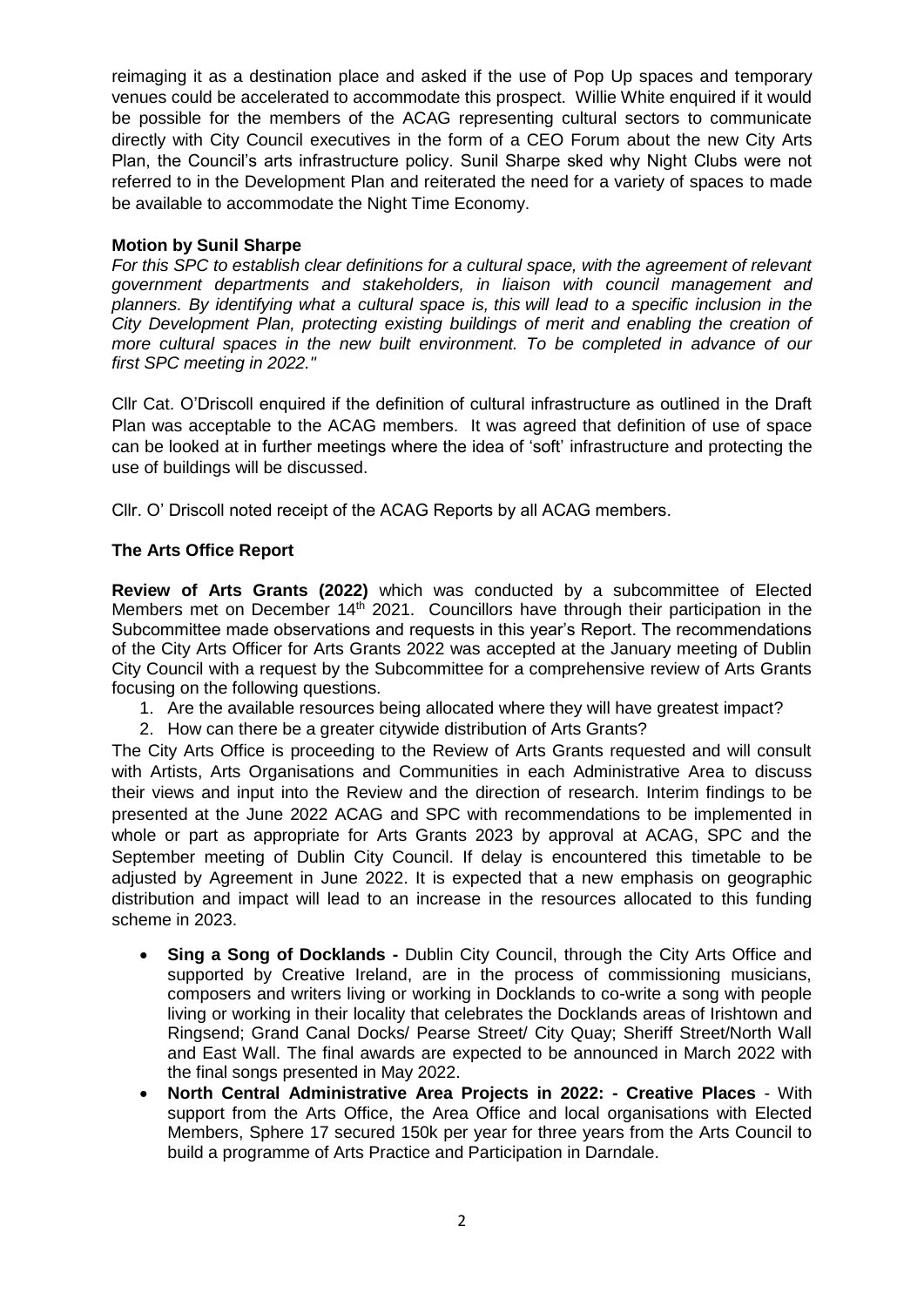- **Turley/Thrive Research - Arts Council Partnership Funding for research into the Arts:** The Arts Council and the Dublin City Council signed a partnership agreement through the LGMA in 2021. Through this initiative the Arts Office has proposed to the Arts Council that the Arts provision and engagement in the North Central Area be studied professionally with a view to identifying areas of strength, deficit and development both in soft infrastructure (People and organisations) and hard infrastructure (buildings and facilities).The Arts Office and Axis Ballymun have engaged Turley Research.
- **A NEW PUBLICATION** on the first female councillor for Dublin Corporation, Sarah Cecelia Harrison (Ed. Margarita Cappock), a collaboration with Dublin City Libraries, is due for publication in February 2022
- **Creative Climate Action Crumlin** The Climate Action Coordinator Dublin City Council in collaboration with The Dublin Regional Climate Action Resource Office (CARO), Artists Aoife Raleigh and Niamh Shaw and The Clean Up Crumlin group of volunteers made a successful application to Creative Ireland under the Local Authority closed call for Creative Climate Action Funding.
- **Creative Hubs –** is an initiative of Dublin City Arts Office and City Libraries which sustains high quality arts experiences for children, schools and families to access in their Library and locality. 2022 brings the second year of an Early Years (2  $-$  4 age) programming and development partnership with The Ark informed by local consultation along with regular public and school programming for children in 5- 12 age group.
- **Cultural Infrastructure -** In 2022 work will begin on devising a Cultural Infrastructure Policy and associated Toolkit to guide future development and address areas of infrastructural deficit in the city.
- **Erasmus+ 'Looking to Understand Inclusion' -** Dublin City Arts Office began its second European Union funded project with five European partners on 15<sup>th</sup> November 2021. "Looking to Understand Inclusion" is a 2-year project funded through the European Union's Erasmus+ programme which aims to support educators from local arts and education communities to use the Visual Thinking Strategies method to promote social inclusion with children and young people.
- **Creative Ireland: Cruinniú na nÓg 2022 –** Dublin City Council will be part of Cruinniú na nÓg taking place on Saturday, 11<sup>th</sup> June at which work across all artforms through online and live activities, performances, developmental workshops or creative projects for/by young people aged 0-18 in Dublin. The Arts Office will have an Open Call looking for innovative ideas and projects for the day.
- **Faoin Speir:** The Residents Associations of Rockfield Park with the support of Elected Members and the Area Office along with local professional Artists and curators secured 70K in 2021 to build a community Arts fete in 2022. Consultation continues with local groups and there are plans to have a joint event with Creative Places as part of the fete summer 2022.
- **Artane Place (formerly Butterly Park) –** Following an Open day for Artists and Arts Organisations at the Artists Workspaces in Artane Place, 19 applications were received. A panel made up of local representatives, Xestra Management and the Arts Office will assess the applications by the end of January 2022. A further 10 spaces are being explored with Xestra Management.
- **Dublin Lunar New Year** of the Tiger**,** returns for its 14th edition in 2022. This year's programme, from 28<sup>th</sup> January – 6th February, features a mix of in-person and online events. Buildings across Dublin will be lit up red to mark the occasion.
- **The Lab Gallery 2022 -** Rory Tanquey the winner of the **Experiment Award at the LAB Gallery** is creating an exhibition of new work to be showcased at the LAB in February 2022. This initiative supports sculpture as an art practice and represents a significant investment in an emerging artist in the City. **Michelle Malone** a recent graduate of TU Dublin will present an autobiographical narrative of growing up in a variety of socioeconomically disadvantaged urban areas, mainly Oliver Bond Flats in Dublin's inner city.